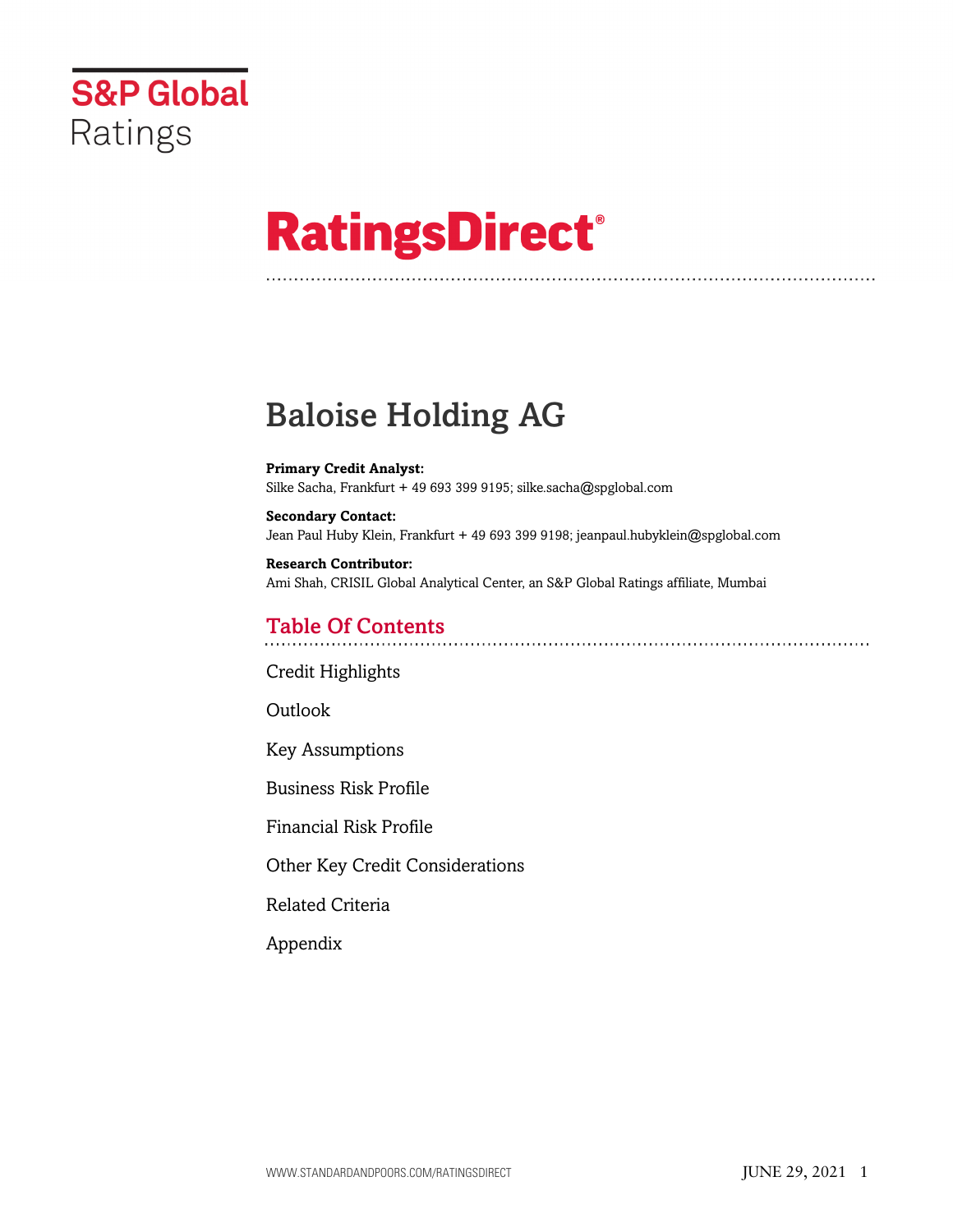# Baloise Holding AG



<span id="page-1-0"></span>IICRA--Insurance Industry And Country Risk Assessment. SACP--Stand-alone credit profile.

# Credit Highlights

| Overview                                                                                                                               |                                                                                           |
|----------------------------------------------------------------------------------------------------------------------------------------|-------------------------------------------------------------------------------------------|
| <b>Key strengths</b>                                                                                                                   | Key risks                                                                                 |
| Top market positions coupled with strong and stable technical performance in most<br>markets of operations, with diversified business. | Low interest rates weighing on the group's traditional life<br>back book with guarantees. |
| Sustainable and extremely strong capital adequacy, with high solvency ratios under<br>the Swiss Solvency Regime.                       |                                                                                           |

*Baloise Holding AG will retain its top market positions in the group's defined core markets, in S&P Global Ratings' opinion.* Switzerland-domiciled Baloise will maintain its top 5 position in its domestic market, supported by its strong franchise. Also, we believe it will retain a strong market position in Belgium, where the group strengthened its position through a recent acquisition. However, its earnings, dominated by its domestic market, are less diverse compared with those of higher-rated peers.

*The group will maintain its strong underwriting profitability and stable income from the banking and asset management businesses.* With a cautious and focused underwriting approach, we expect Baloise will continue generating strong earnings from its property and casualty (P/C) business, with a combined ratio of 90%-95% over 2021-2023. Although business volume and net income contracted in 2020, they remained in line with our expectations and we expect they will likely increase amid our overall forecast of an improved economy in 2021 and 2022. We expect net income of more than Swiss franc (CHF) 500 million annually during this period, which is in line with the average net income over the past five years.

*Our ratings are underpinned by Baloise's excellent capitalization, which we expect will remain in the 'AAA' range based on our risk-based capital model over the forecast period.* The company also disclosed a very comfortable regulatory solvency ratio of 186% as of year-end 2020 in the Swiss Solvency Test (SST) despite COVID-19's implications on capital markets. We expect that capital will remain solidly above the 'AAA' benchmark over 2021–2023 despite the pandemic. Robust earnings stemming from underwriting performance, and cautious investment policies, will continue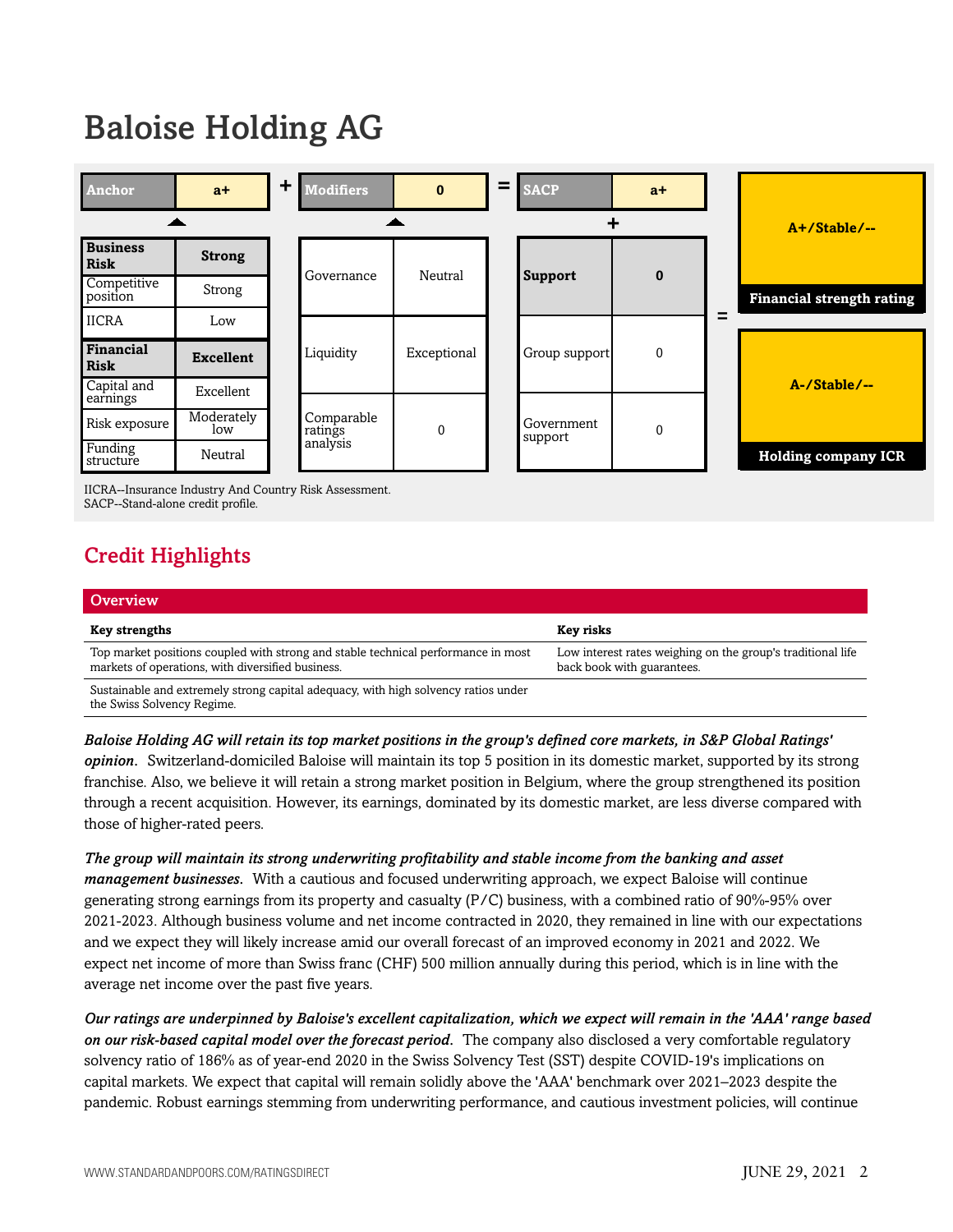supporting capital adequacy.

#### **Outlook: Stable**

The stable outlook reflects our expectation that Baloise will maintain its capital adequacy comfortably at the 'AAA' level, according to our capital model. Sound earnings, which will recover to at least CHF500 million per year in 2021-2023, an unchanged dividend policy, and a consistent conservative investment and growth strategy support our view.

#### Downside scenario

We could lower the ratings over the next 24 months if the group's capital weakens over a prolonged period because of significantly lower-than-expected retained earnings or a shift toward a more aggressive risk appetite in terms of acquisitions, growth, and product offering.

#### Upside scenario

We see limited rating upside in the next 24 months. We could take a positive rating action if Baloise's competitiveness improves substantially through higher earnings contributions from countries other than Switzerland, or from noninsurance business. This also assumes the group will maintain its capitalization, risk profile, and earnings stability.

# <span id="page-2-0"></span>Key Assumptions

- Real GDP growth recovery to 3.6% in 2021, then bouncing back to around 3.0% in 2022 and 1.8% in 2023.
- Inflation rising by 0.3%, coupled with increased unemployment rates of about 5.2% in Switzerland for 2021.
- Negative 10-year average bond yields of 0.30% in 2021 and 0.16% in 2022, only gradually increasing to negative 0.11% in 2023 in Switzerland.

| <b>Baloise Holding AG--Key Metrics</b>                        |           |           |           |           |                  |                  |  |
|---------------------------------------------------------------|-----------|-----------|-----------|-----------|------------------|------------------|--|
| (Mil. CHF)                                                    | 2022f     | 2021f     | 2020      | 2019      | 2018             | 2017             |  |
| Gross premiums written                                        | >7.000    | >7.000    | 7.093.8   | 7.602.4   | 6,766.2          | 6.741.3          |  |
| Net income                                                    | >500      | >500      | 428.3     | 689.5     | 522.9            | 531.9            |  |
| Return on shareholders equity                                 | >8        | >8        | 6.3       | 10.8      | 8.4              | 8.7              |  |
| $P/C$ net combined ratio $(\%)$                               | < 95      | < 95      | 91.8      | 90.4      | 91.9             | 92.1             |  |
| Net investment yield $(\% )$                                  | $1 - 2$   | $1 - 2$   | 1.5       | 1.7       | 2.0              | 2.0              |  |
| S&P capital adequacy (indicate rating level of<br>redundancy) | Excellent | Excellent | Excellent | Excellent | Extremely strong | Extremely strong |  |
| Fixed charge coverage                                         | >15       | >15       | 20.4      | 21.6      | 20.2             | 22.4             |  |
| Financial leverage $(\%)^*$                                   | $30$      | $30$      | 25.3      | 26.1      | 22.5             | 21.4             |  |

\*Calculation changed as per 2018 following the criteria update of the insurance rating methodology as per July 1, 2019. CHF--Swiss franc. f--Forecast.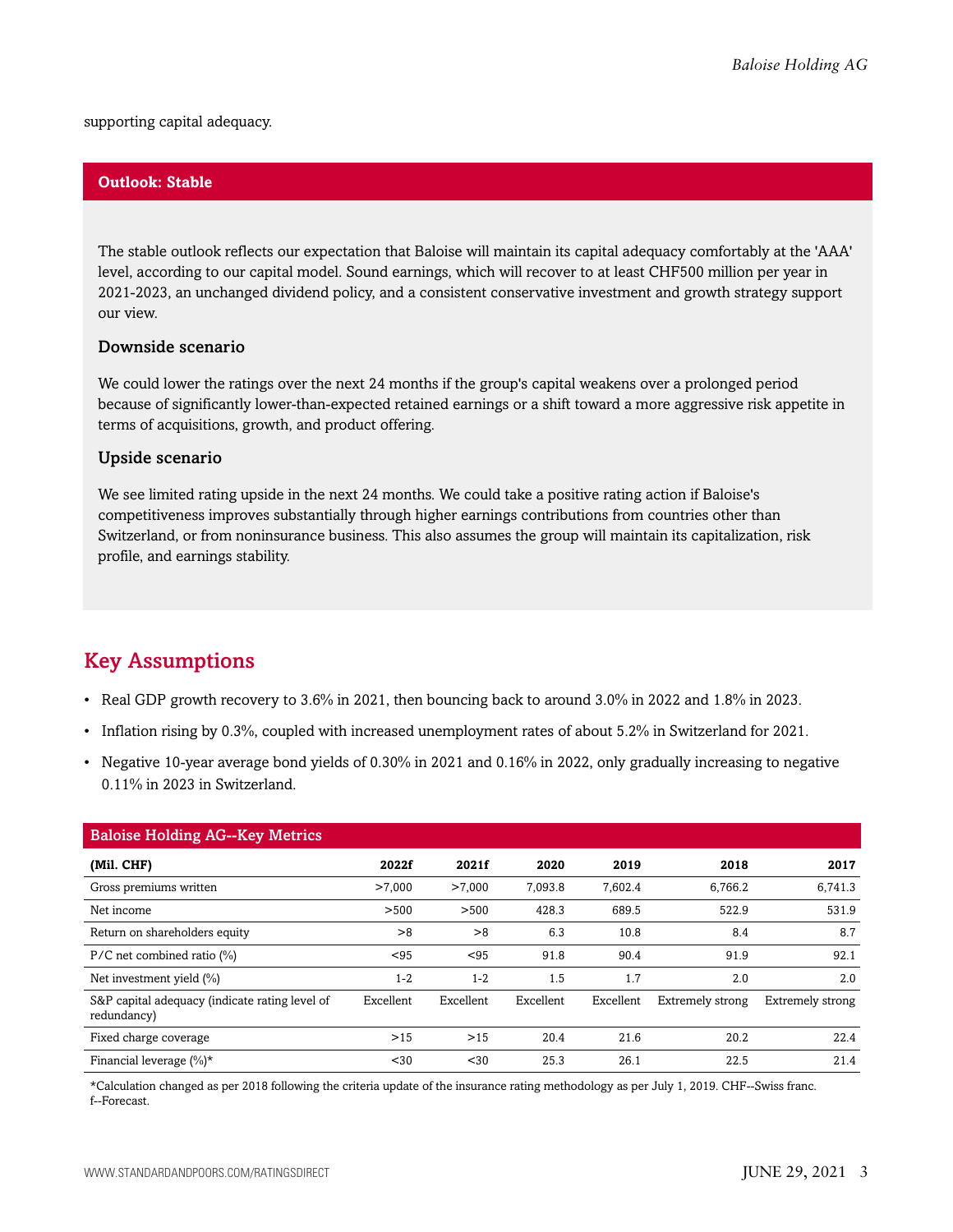# <span id="page-3-0"></span>Business Risk Profile: Strong

Baloise group is a multiline insurer based in Switzerland, focusing on private businesses and small and midsize enterprises in wealthy economies. The group benefits mainly from its sound franchise and well-recognized brand in Switzerland (46% of total business volume in 2020). In addition, the group has a solid foothold in other group-defined core markets of Belgium (25% of total business volume) and Luxembourg (14% of total business volume) where it holds top market positions, and a less-prominent foothold in Germany (15% of total business volume). We believe the group defines its competitive strength through its efficient customer and segment selection, with a clear focus on value creation.

In our opinion, the group has sound product and earnings diversity, offering various life (46% of operating profits in 2020) and P/C (43%) insurance products in its target markets. Also, Baloise Bank SoBa complements the product range mainly with mortgage products and wealth management solutions (12%).

The group's P/C earnings are fundamentally strong, driven by underwriting profitability, with a five-year combined ratio of 91%. In our view, the group's combined ratio (loss and expense) has remained relatively strong compared with peers'. The impact of COVID-19 claims on underwriting in 2020, with a combined ratio of 91.2%, was only 2% and partly offset by better claims performance in the motor business.

#### **Chart 1**



#### **Underwriting Performance**

Source: S&P Global Ratings.

Copyright © 2021 by Standard & Poor's Financial Services LLC. All rights reserved.

The now-core Germany-based entity Basler Sachversicherung AG has previously seen some hit to earnings from reserve strengthening, but followed consistent performance improvements in the past three years. After changes in the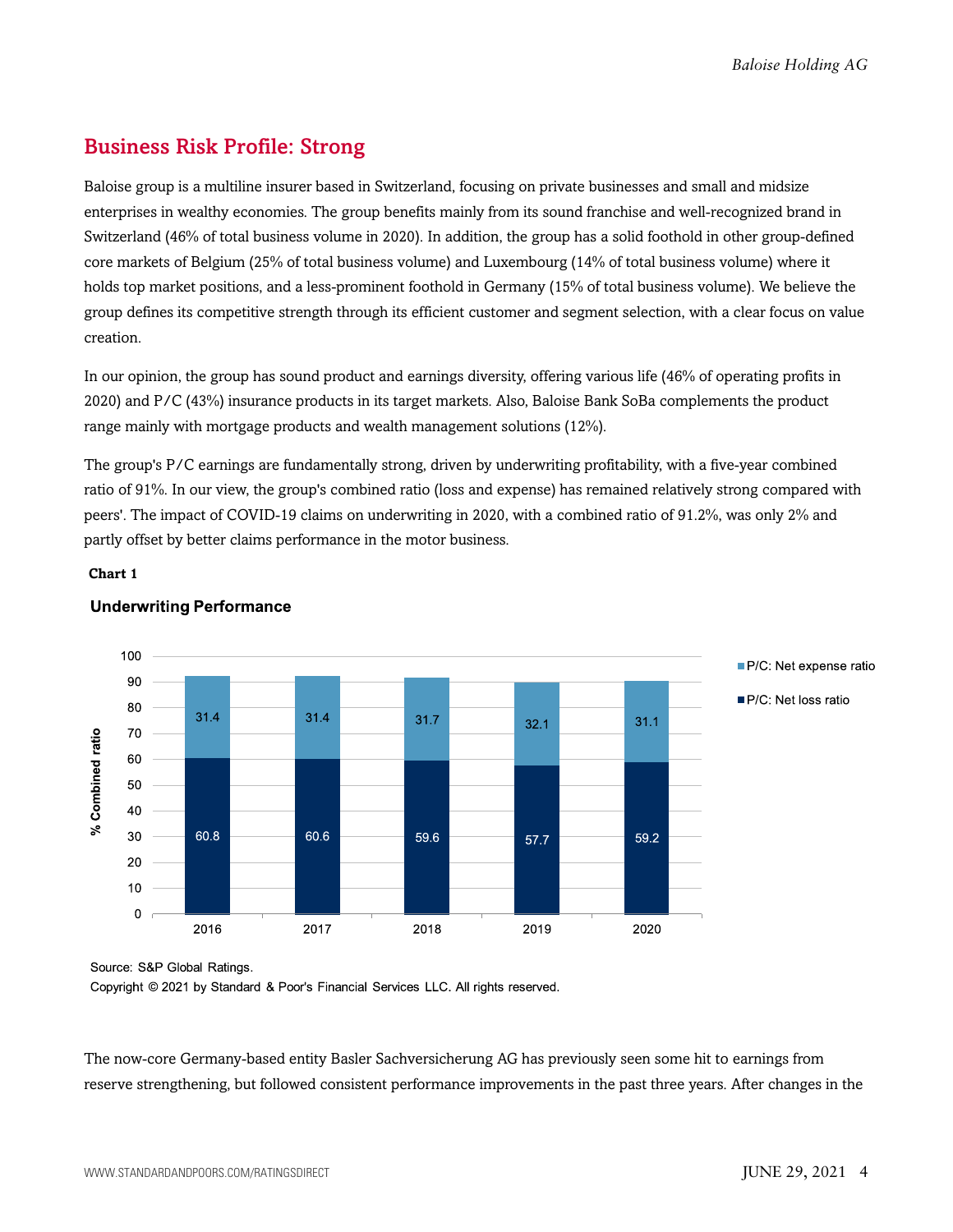business mix, restructuring, and exiting loss-making hospitality insurance, the German subsidiary's combined ratio has improved since 2018 to less than 100%. Despite the pandemic and some exposure to the affected business lines, such as business interruption, the German subsidiary continued to report positive underwriting income with a combined ratio of 94.9% in 2020 (after 90.9% in 2019). We expect the combined ratio will stay in line with the group's target of 90%-95% for 2021-2023 and now see the entity as highly integrated and a more stable earnings provider, with Germany a core market in Baloise's group strategy.

We believe that life earnings are under pressure from the challenges of low interest rates, especially in the domestic market. Baloise's continuous shift to biometric and less interest-rate sensitive life products (such as semiautonomous solutions in the Swiss group life business) will gradually mitigate the pressure, in our opinion. We believe the group benefits from earnings diversification in its banking and asset management business, which contributed about 15% of EBIT in 2020. We also think Baloise's foray into noninsurance business will support earnings diversification, but we don't expect a meaningful contribution in the medium term.

### <span id="page-4-0"></span>Financial Risk Profile: Excellent

We assess Baloise's capital adequacy firmly in the 'AAA' range based on the analysis of our risk-based capital model, which remains a key strength for the group over the forecast period. This is also supported by the group's reported SST ratio of 186% at year-end 2020, which compares well with peers'.

The group's strong earnings, fueled by sound and stable P/C technical profitability, support its overall capital position. The life insurance segment has also maintained stable interest margins (investment performance above guaranteed obligations) over the past few years (2020: 102 basis points [bps]; 2019: 109 bps; 2018: 130 bps; and 2017: 114 bps) in a persistently very low interest rate environment.

Although business volume and net income contracted in 2020, they remained in line with our expectations and we expect they will likely increase amid our overall forecast of an improved macroeconomic environment in 2021 and 2022. We expect net income of more than Swiss franc (CHF) 500 million annually during this period, which is in line with the average net income over the past five years. We further expect a 'AAA' range capital adequacy in the medium term and a return on equity of greater than 8% after 2021, when economic markets somewhat recover from the pandemic.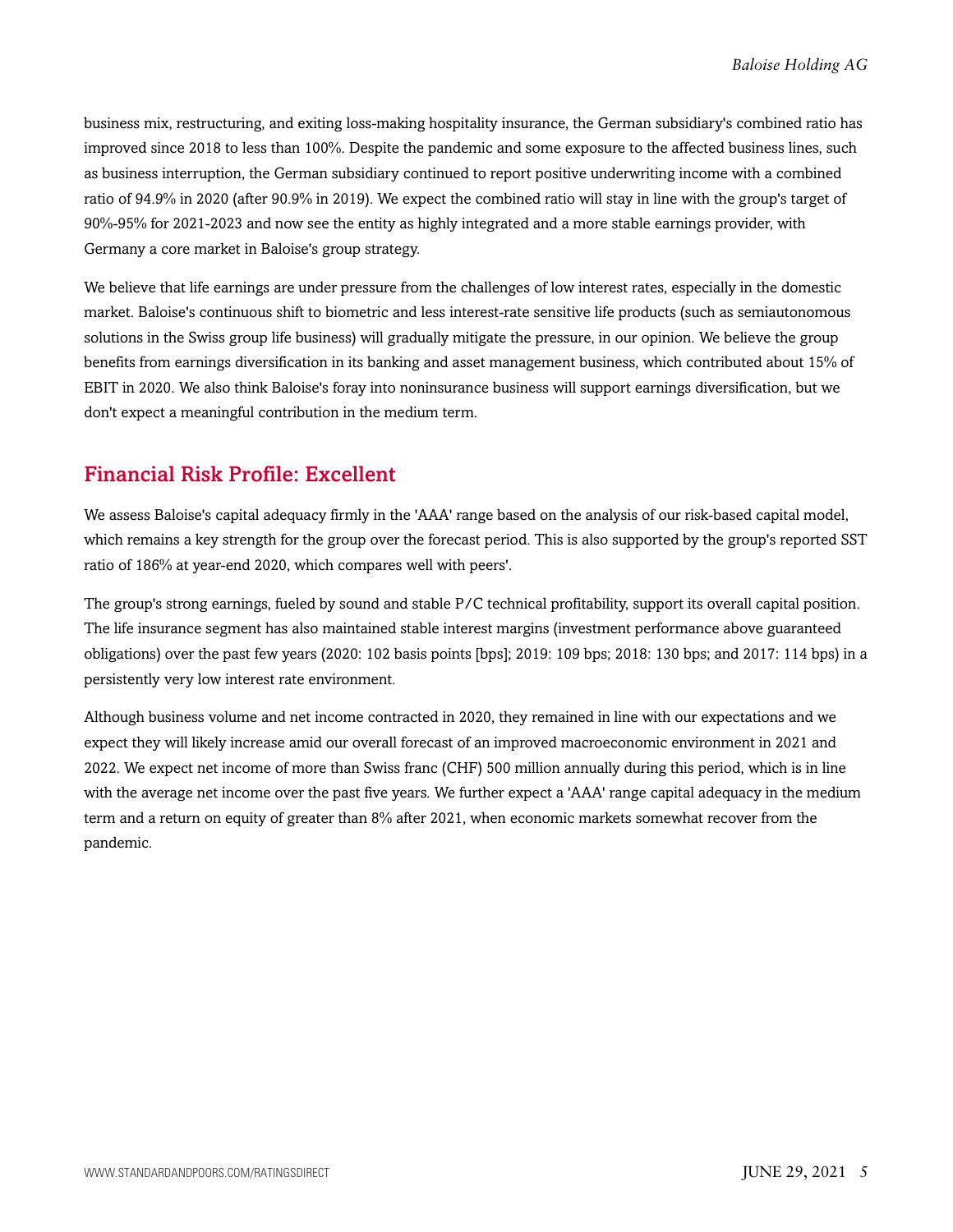



#### **Return On Equity In Line With Peers'**

Source: S&P Global Ratings.

Copyright © 2021 by Standard & Poor's Financial Services LLC. All rights reserved.

We believe the group has limited exposure to capital and earnings volatility. Baloise's solvency capital appears resilient based on company-defined stress scenarios. The group generally follows a risk-conscious investment strategy, with high asset quality namely 'AAA' rated sovereign debt, and sound investment-risk control practices. Also, we have a favorable view of the group's stringent strategic risk management, risk-management culture, and risk controls, which we believe help Baloise reduce its major risks.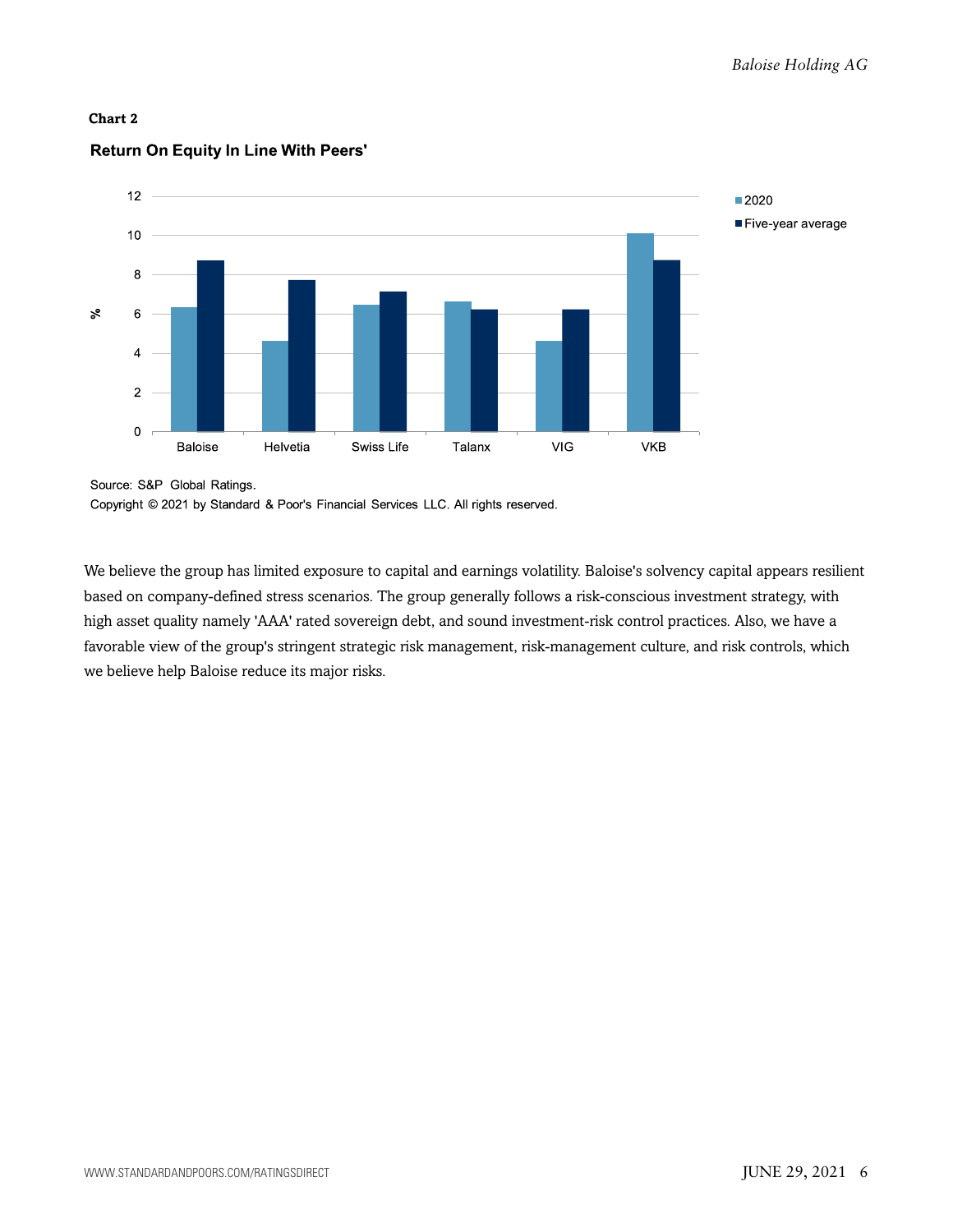#### **Chart 3**

#### **Investment Portfolio**



Source: S&P Global Ratings.

Copyright © 2021 by Standard & Poor's Financial Services LLC. All rights reserved.

Baloise's leverage and coverage are within our accepted thresholds and we do not foresee any material deviations. At year-end 2020, financial leverage was at 25.3% and we assume it will remain below 30% over the forecast period. Similarly, we assume the fixed-charge coverage will stabilize at 20x over the forecast period, as it was in 2020.

# <span id="page-6-0"></span>Other Key Credit Considerations

#### Governance

Our assessment of Baloise's management and governance practices are based on our generally positive opinion of the group's strategic positioning, financial management, and organizational effectiveness.

#### **Liquidity**

Baloise has, in our opinion, ample access to liquidity sources and a liquid asset portfolio. The group has strong cash flow generation from premium income and investment returns. Moreover, there are no refinancing risks, in our view.

#### Factors specific to the holding company

The two-notch differential between the rating on Baloise Holding and those on the core operating companies reflects the structural subordination of the holding company's creditors to the group's policyholders. Baloise Holding has no operating characteristics in its own right.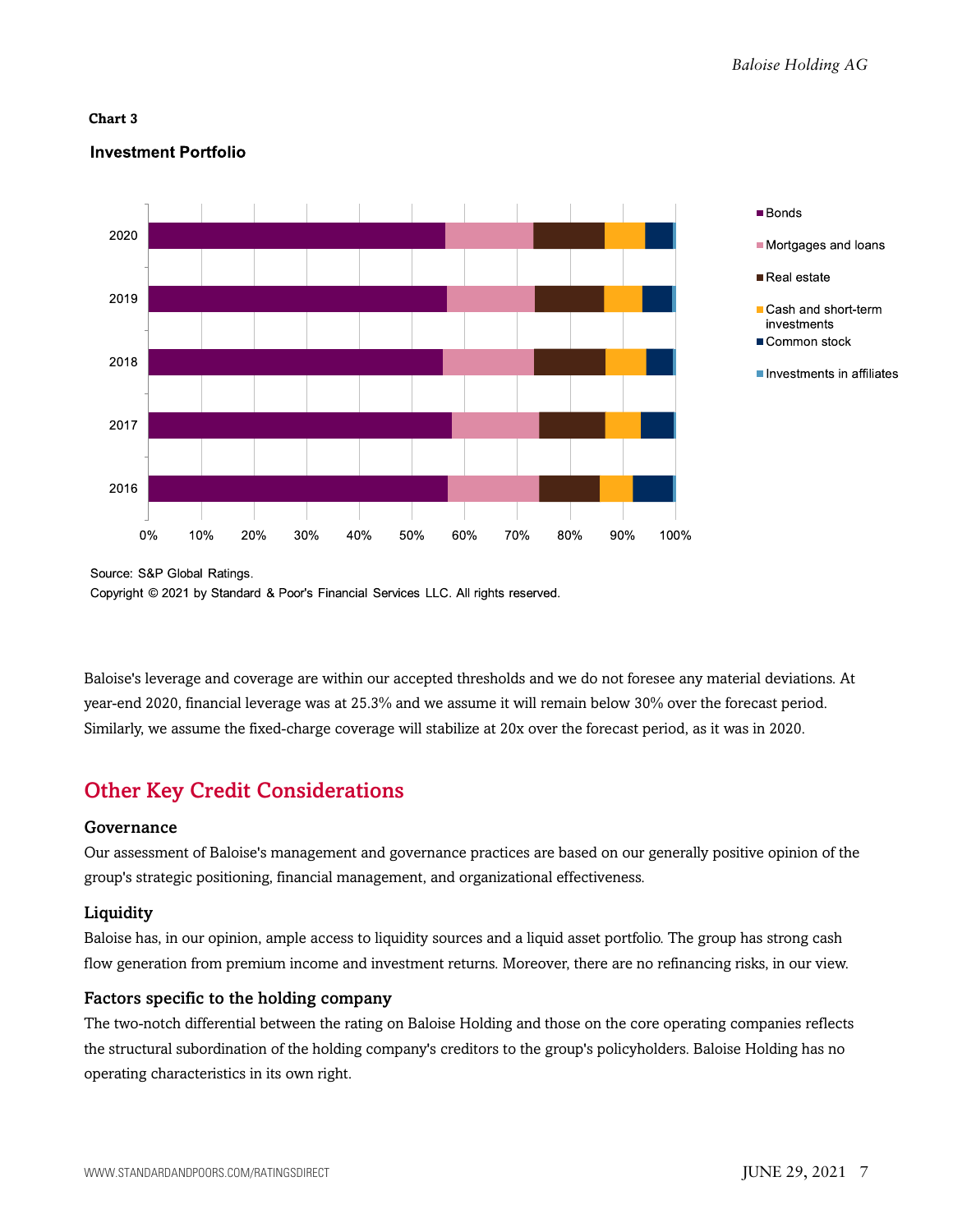Baloise Holding's liquidity profile is good, in our view. As a pure insurance holding company, it largely derives its liquidity from subsidiaries' dividends or profit transfers, which to date have been more than sufficient to meet interest payments. However, other sources of liquidity are very limited, in our opinion. The long-term nature of the holding company's debt maturity profile suggests that the group will not need additional liquidity to finance organic growth, at least over the next 12-18 months.

#### Government/other support/group support

We consider Basler Versicherung AG, Basler Leben AG (both Switzerland), Baloise Belgium N.V., and Basler Sachversicherungs AG (Germany) core operating entities of the group. We revised the group status for Basler Sachversicherung AG to core based on improving and sustainable profitability.

#### Accounting considerations

Baloise prepares its consolidated financial statements under International Financial Reporting Standards (IFRS). We view the group's financial communication and disclosure as sound and transparent.

Our assessment of Baloise's capital adequacy is based on reported IFRS shareholders' equity, which we have adjusted by:

- Crediting 50% of the life insurance value in force, but eliminating double-counting by adjusting the on-balance-sheet values for the shareholders' portion in deferred policy acquisition cost;
- Including the statutory free and unallocated portion of the policyholder bonus reserve in life insurance; and
- Deducting goodwill and other intangible assets.

<span id="page-7-0"></span>In adjusting risk-capital requirements, we have recognized hedging measures for equity exposures.

### Related Criteria

- General Criteria: Group Rating Methodology, July 1, 2019
- General Criteria: Hybrid Capital: Methodology And Assumptions, July 1, 2019
- Criteria | Insurance | General: Insurers Rating Methodology, July 1, 2019
- General Criteria: Principles Of Credit Ratings, Feb. 16, 2011
- Criteria | Insurance | General: Refined Methodology And Assumptions For Analyzing Insurer Capital Adequacy Using The Risk-Based Insurance Capital Model, June 7, 2010

# <span id="page-7-1"></span>Appendix

| <b>Baloise Holding AG--Credit Metrics History</b> |           |           |           |           |  |  |
|---------------------------------------------------|-----------|-----------|-----------|-----------|--|--|
| Ratio/Metric (Mil. CHF)                           | 2020      | 2019      | 2018      | 2017      |  |  |
| S&P Global Ratings capital adequacy*              | Excellent | Excellent | Excellent | Excellent |  |  |
| Total invested assets                             | 83.648.4  | 82.520.5  | 76.714.3  | 79.248.6  |  |  |
| Total shareholder equity                          | 6.985.8   | 6.715.6   | 6.008.2   | 6.409.2   |  |  |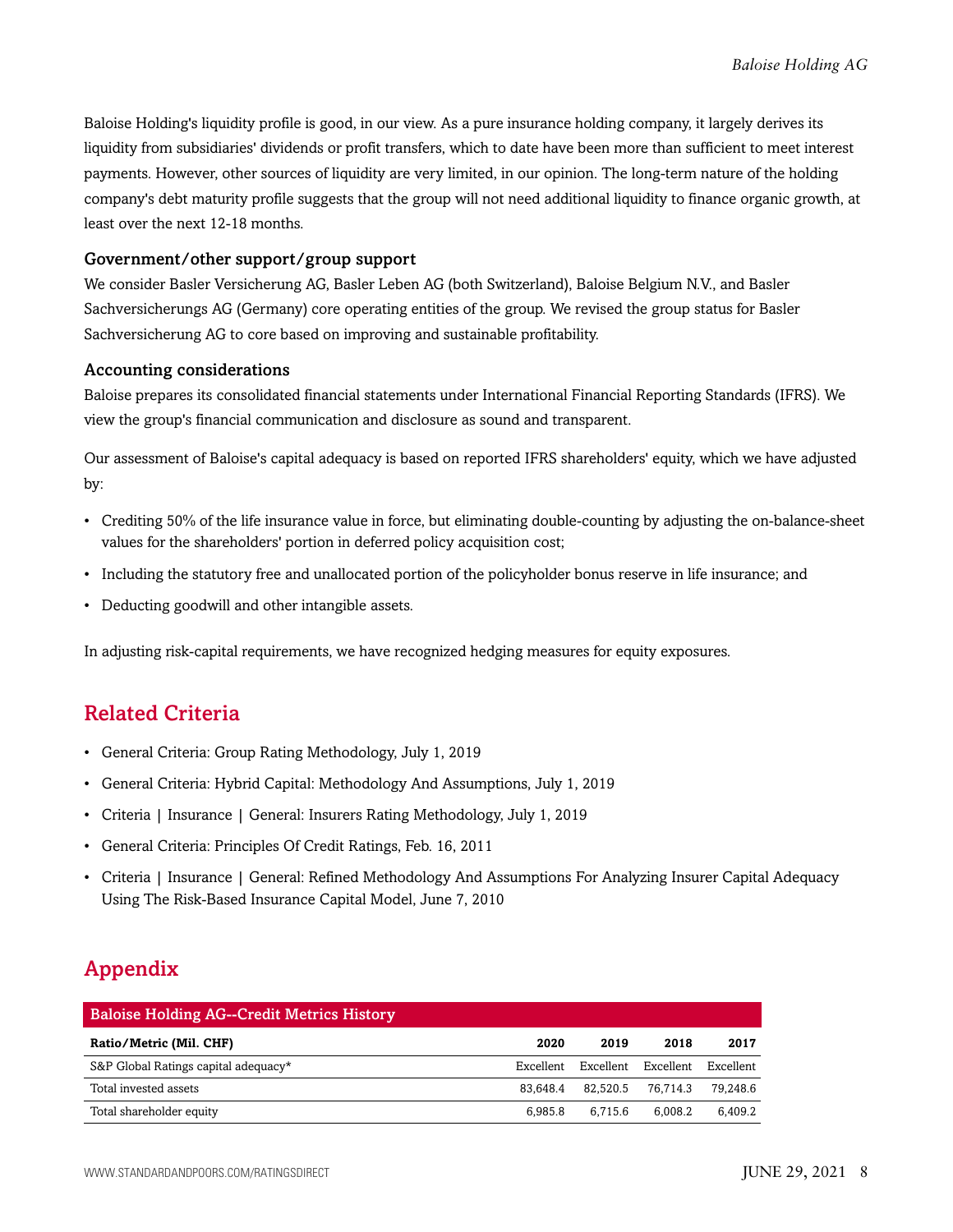| <b>Baloise Holding AG--Credit Metrics History (cont.)</b>                     |         |         |         |         |  |
|-------------------------------------------------------------------------------|---------|---------|---------|---------|--|
| Ratio/Metric (Mil. CHF)                                                       | 2020    | 2019    | 2018    | 2017    |  |
| Gross premiums written                                                        | 7,093.8 | 7,602.4 | 6,766.2 | 6,741.3 |  |
| Net premiums written                                                          | 6,830.9 | 7,363.0 | 6,555.8 | 6,556.2 |  |
| Net premiums earned                                                           | 6,766.8 | 7,329.8 | 6,528.0 | 6,542.9 |  |
| Reinsurance utilization (%)                                                   | 3.7     | 3.1     | 3.1     | 2.7     |  |
| <b>EBIT</b>                                                                   | 602.9   | 723.9   | 737.5   | 684.1   |  |
| Net income (attributable to all shareholders)                                 | 428.3   | 689.5   | 522.9   | 531.9   |  |
| Return on revenue (%)                                                         | 7.3     | 8.2     | 9.0     | 8.3     |  |
| Return on assets (excluding investment gains/losses) (%)                      | 0.4     | 0.5     | 0.8     | 0.3     |  |
| Return on shareholders' equity (reported) (%)                                 | 6.3     | 10.8    | 8.4     | 8.7     |  |
| $P/C$ : net combined ratio (%)                                                | 91.8    | 90.4    | 91.9    | 92.1    |  |
| $P/C$ : net expense ratio (%)                                                 | 31.1    | 32.1    | 31.7    | 31.4    |  |
| EBITDA fixed-charge coverage (x)                                              | 20.4    | 21.6    | 20.2    | 22.4    |  |
| EBIT fixed-charge coverage (x)                                                | 17.6    | 19.2    | 18.5    | 19.9    |  |
| EBIT fixed-charge coverage including realized and unrealized gains/losses (x) | 17.6    | 19.2    | 18.5    | 19.9    |  |
| Financial obligations/ EBITDA adjusted                                        | 3.4     | 2.9     | 2.2     | 2.3     |  |
| Financial leverage including pension deficit as debt (%)                      | 25.3    | 26.1    | 22.5    | 21.4    |  |
| Net investment yield $(\% )$                                                  | 1.5     | 1.7     | 2.0     | $2.0\,$ |  |
| Net investment yield including investment gains (losses) (%)                  | 2.0     | 2.3     | 2.1     | 2.7     |  |

P/C--Property/casualty. CHF--Swiss franc.

#### **Business And Financial Risk Matrix**

| <b>Business</b> | Financial risk profile |              |               |               |                  |              |              |            |
|-----------------|------------------------|--------------|---------------|---------------|------------------|--------------|--------------|------------|
| risk profile    | <b>Excellent</b>       | Very Strong  | Strong        | Satisfactory  | Fair             | Marginal     | Weak         | Vulnerable |
| Excellent       | aa+                    | aa           | aa-           | $a+$          | a-               | bbb          | $bb+$        | $b+$       |
| Very Strong     | aa                     | aa/aa-       | $aa$ -/ $a$ + | $a+/a$        | $a$ -/ $bbb$ +   | bbb/bbb-     | $bb+$ / $bb$ | $b+$       |
| <b>Strong</b>   | $aa$ -/a+              | $a+/a$       | $a/a-$        | $a$ -/bbb+    | bbb+/bbb         | $bbb-/bb+$   | $bb/bb$ -    | $b+b$      |
| Satisfactory    | a                      | $a/a-$       | $a$ -/ $bbb$  | $bbb + / bbb$ | bbb/bbb-         | $bb+$ / $bb$ | $bb-$ / $b+$ | $b/b$ -    |
| Fair            | a-                     | $a$ -/ $bbb$ | $bbb + /bbb$  | bbb/bbb-      | $bbb-b$ -/ $bb+$ | bb/bb-       | $b+b$        | b-         |
| Weak            | $bbb+b$                | bbb/bbb-     | $bbb-/bb+$    | $bb+/bb$      | bb/bb-           | $bb-$ / $b+$ | $b/b$ -      | b-         |
| Vulnerable      | $bbb-/bb+$             | $bb+$ / $bb$ | bb/bb-        | $bb-7b+$      | $b+/b$           | $b/b$ -      | b-           | b-         |

**Note:** Where table indicates two possible outcomes, we determine the anchor as follows: For financial risk profiles that we assess as satisfactory or stronger, we consider the relative strength of both the business risk and financial risk profiles within the cell. This is based on a holistic assessment of the relative strengths of the rating factors of the business risk profile and financial risk profile. For financial risk profiles that we assess as fair or weaker, we typically place more weight on the relative strength of the rating factors of the financial risk profile.

#### Ratings Detail (As Of June 29, 2021)\*

#### **Baloise Holding AG**

Issuer Credit Rating

*Local Currency* A-/Stable/--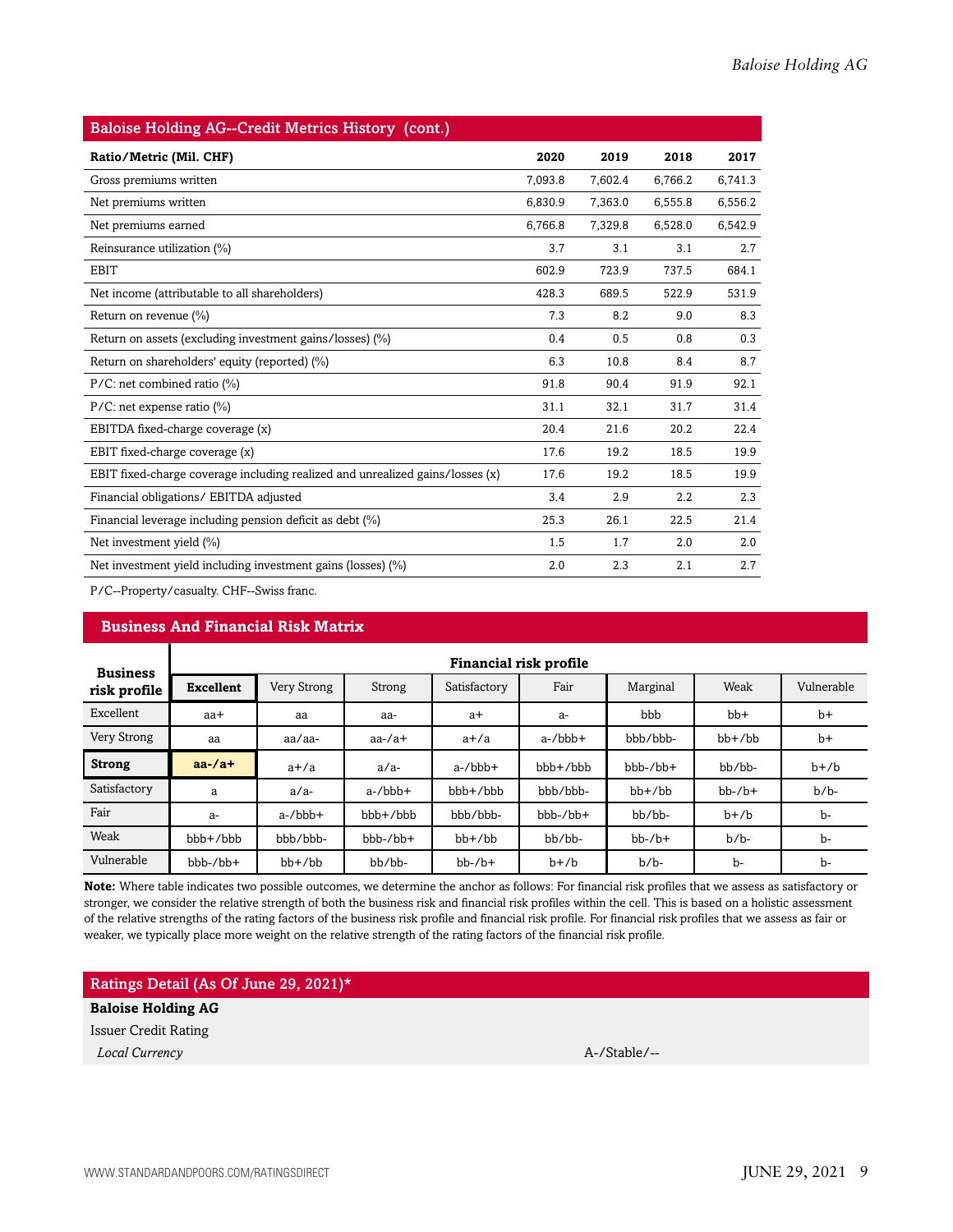| Ratings Detail (As Of June 29, 2021)*(cont.) |                 |
|----------------------------------------------|-----------------|
| <b>Related Entities</b>                      |                 |
| <b>Baloise Belgium N.V.</b>                  |                 |
| <b>Financial Strength Rating</b>             |                 |
| Local Currency                               | $A+$ /Stable/-- |
| <b>Issuer Credit Rating</b>                  |                 |
| Local Currency                               | $A+$ /Stable/-- |
| <b>Basler Leben AG</b>                       |                 |
| <b>Issuer Credit Rating</b>                  |                 |
| Local Currency                               | $A+$ /Stable/-- |
| <b>Basler Sachversicherungs AG</b>           |                 |
| <b>Financial Strength Rating</b>             |                 |
| Local Currency                               | $A+$ /Stable/-- |
| <b>Issuer Credit Rating</b>                  |                 |
| Local Currency                               | $A+$ /Stable/-- |
| <b>Basler Versicherung AG</b>                |                 |
| <b>Financial Strength Rating</b>             |                 |
| Local Currency                               | $A+$ /Stable/-- |
| <b>Issuer Credit Rating</b>                  |                 |
| Local Currency                               | A+/Stable/--    |
| <b>Domicile</b>                              | Switzerland     |

\*Unless otherwise noted, all ratings in this report are global scale ratings. S&P Global Ratings' credit ratings on the global scale are comparable across countries. S&P Global Ratings' credit ratings on a national scale are relative to obligors or obligations within that specific country. Issue and debt ratings could include debt guaranteed by another entity, and rated debt that an entity guarantees.